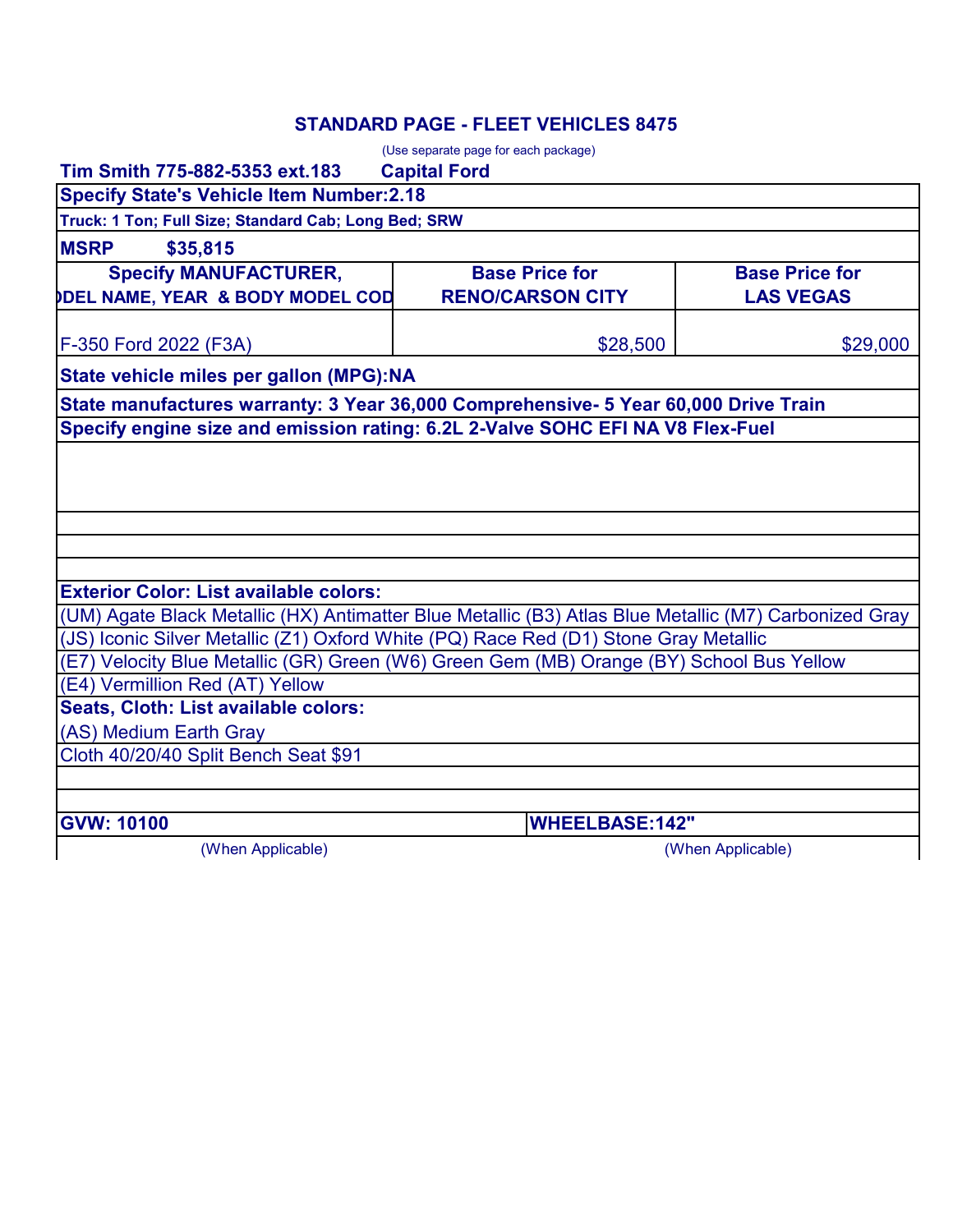### **OPTION PACKAGE PAGE ~ FLEET**

(Use separate page for each package)

#### **DEALER NAME\_\_\_\_\_\_\_\_\_\_\_\_\_\_\_**

### **CAPITAL FORD, (TIM SMITH 775-882-5353 ext.183)**

\$

**Specify State's Vehicle Item Number:**

**Option Package Name/Code:** (i.e. 1.1 Sedan: Full size; 4 door; 6 passenger)

List Equipment Features Below:

XLT 2WD=\$3991

40/20/40 Cloth Bench seat, AM/FM CD, Carpet Floor, Cruise, Power Windows - Locks - Mirrors,

Heated Tow Mirrors, Trailer Brake Controller, SYNC Communications